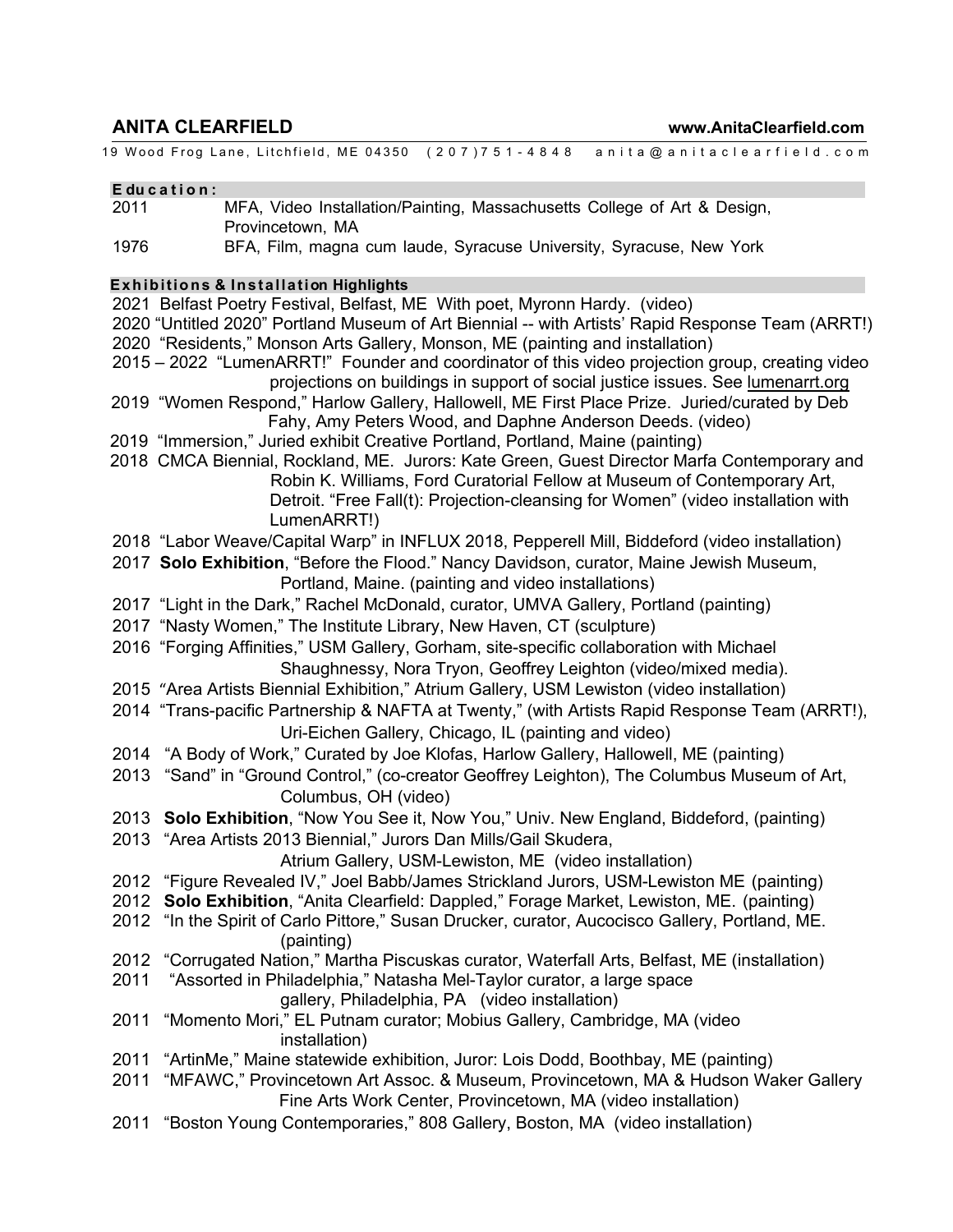#### **I n d e p en d en t V i d e o /F i l m C r e d i t Highlights**

## *2021 Natasha Mayers: an U n - Still Life (38 minutes)*

Currently in distribution in US. Co-produced and co-directed this documentary about the activist artist. Winner of "Vermont PBS Short Doc Award" at Made Here Film Festival, Official Selection: ME International Film Festival, VT International Film Festival, Toronto Short Film Festival, San Francisco Short Film Festival, Women's International Film Festival Philadelphia. See natashamayers.org

## *200 7 T h e r e O ugh t t o b e a L a w ( 5 6 m i n u t e s )*

Liberty Television national distribution, MPBN, with additional distribution by the Nat'l Alliance on Mental Illness and the Brady Campaign.. Theatrical distribution in New England.

Co-produced & co-directed this feature-length documentary that follows a mother who, after her son commits suicide, tries to get a law passed for a waiting-period on the purchase of firearms**.**  Awards include Women's International Film Festival -- Florida, Camden Film Festival and Maine Film Academy's "Galvanizing Leadership Award."

# 1987 Vacation Nicaragua (118 minutes)

Discovery Channel, PBS, overseas, educational and theatrical distribution Produced and directed this feature length documentary about Americans in Nicaragua during the Contra War. Awards include a Silver Hugo, Chicago International Film Festival; First Place, San Antonio Cinefestival; Juried Selection, Festival of New Latin Cinema, Cuba; Bronze Award, Houston Int'l. Film Festival.

## *198 3 S t a t e o f M i n d ( 3 0 m i n u t e s )*

Received an Independent Filmmakers Grant from the American Film Institute (AFI), Los Angeles, to produce and direct this half-hour dramatic film (16mm).

# 1979 Angela Davis: Walls into Bridges (30 minutes)

PBS and overseas distribution

Assoc. produced and edited this half-hour documentary about the activist turned teacher. Funded by a grant from the Bay Area Video Coalition, San Francisco.

# 1978 Olivia Records: More Than Music (30 minutes)

PBS, overseas and educational distribution

Produced, wrote and directed this half-hour documentary about the all-women's recording company and their original genre of music. Funded by grants from the Bay Area Video Coalition and the Rockefeller Foundation

### **A wa r d s / R e s I d e n c I e s**

2020 Artist Residency, Monson Arts, Monson, ME 2016 Artist Residency, Hewnoaks Artist Colony, Lovell, ME. 2013 Artist-in-Residence, A Room of Her Own Foundation, Ghost Ranch, Abiquiu, New Mexico Silver Hugo, Chicago International Film Festival First Place, San Antonio Cinefestival Bronze Award, Houston Int'l. Film Festival Juried Selection, Festival of New Latin Cinema, Havana, Cuba Winner VT PBS Award for Best Short Documentary Maine Film Academy's "Galvanizing Leadership Award" Juried Selection, Camden International Film Festival; Juried Selection, Maine International Film Festival; Juried Selection, Women in Film Festival, Los Angeles and Women's International Film Festival, Philadelphia; U.C.L.A. Fiction Film Prize 3 Telly Awards and 4 New England Emmy Award Nominations